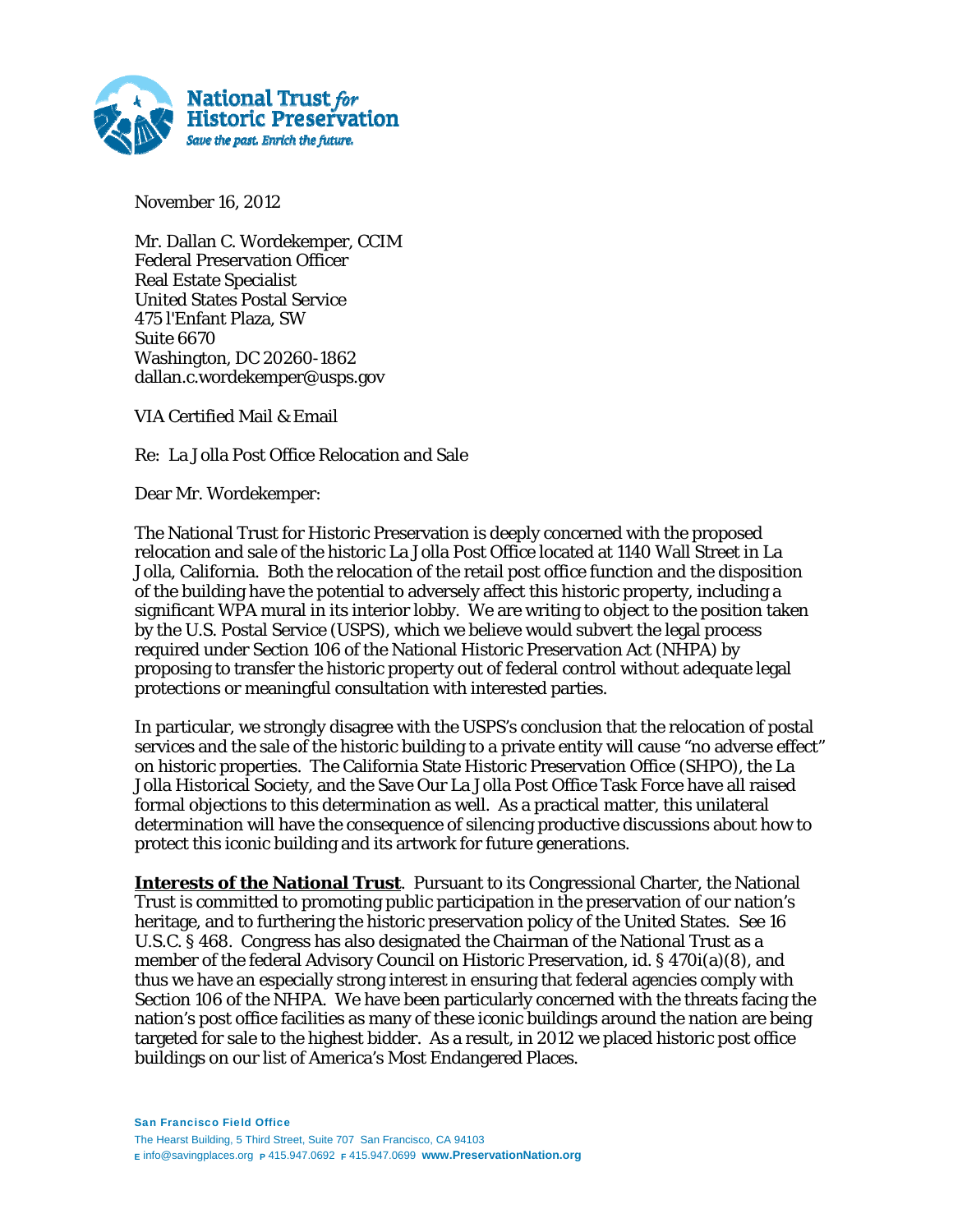We are aware that, by letter dated October 23, 2012, the USPS has formally requested the views of the Advisory Council on Historic Preservation (ACHP) regarding the disagreement between the USPS, the SHPO, and the consulting parties concerning the USPS determination of "no adverse effect" for the La Jolla Post Office. Pursuant to 36 C.F.R. §§ 800.5(c)(2)(i), the Postal Service is required to make this documentation available to the public. Accordingly, the National Trust is submitting these comments in our capacity as a member of the Advisory Council on Historic Preservation, and as the leading national advocacy group to enforce compliance with the National Historic Preservation Act.

### **I. The Transfer of the La Jolla Post Office Would Result in an Adverse Effect on a Historic Property**

We disagree with the statement by the U.S. Postal Service (USPS) to the Advisory Council on Historic Preservation in a letter dated October 23, 2012 that the transfer of the historic La Jolla post office building from federal control will not cause an "adverse effect" to a historic property under Section 106 of the NHPA. USPS has taken the position that a "no adverse effect" determination is warranted based on (1) the imposition of a preservation covenant as part of the disposition, even though the entity designated to enforce the covenant has warned that it has no capacity to do so; and (2) the retention of the mural under USPS ownership, subject to a loan agreement with the building's new owner. We disagree with this position for the following reasons.

## *a. Serious Questions Remain as to the Legal Enforceability of the Preservation Covenant*

The proposed covenant cannot be legally valid if USPS grants it to an entity unwilling to monitor and enforce that agreement. The California Office of Historic Preservation has made clear that it has neither the financial capacity nor the legal authority to accept the obligation as a covenant holder for this, or any other historic post office building. The USPS has made no attempt to address this concern, which might be cured, for instance, by finding a local government willing to monitor and enforce the covenant, or by dedicating a small percentage of the revenue earned from the sale of the building to cover the financial burden imposed by covenant monitoring and enforcement. Without a willing enforcement entity, however, the public has no assurance that any violation of the covenant will be cured.

The Section 106 regulations clearly establish that the "[t]ransfer, lease, or sale of property out of Federal ownership or control *without adequate and legally enforceable restrictions or conditions to ensure long-term preservation* of the property's historic significance" constitutes an adverse effect on a historic property under Section 106. 36 C.F.R. §  $800.5(a)(2)(vii)$  (emphasis added). A preservation covenant without anyone in the role of "ensuring" its enforcement simply does not satisfy this requirement.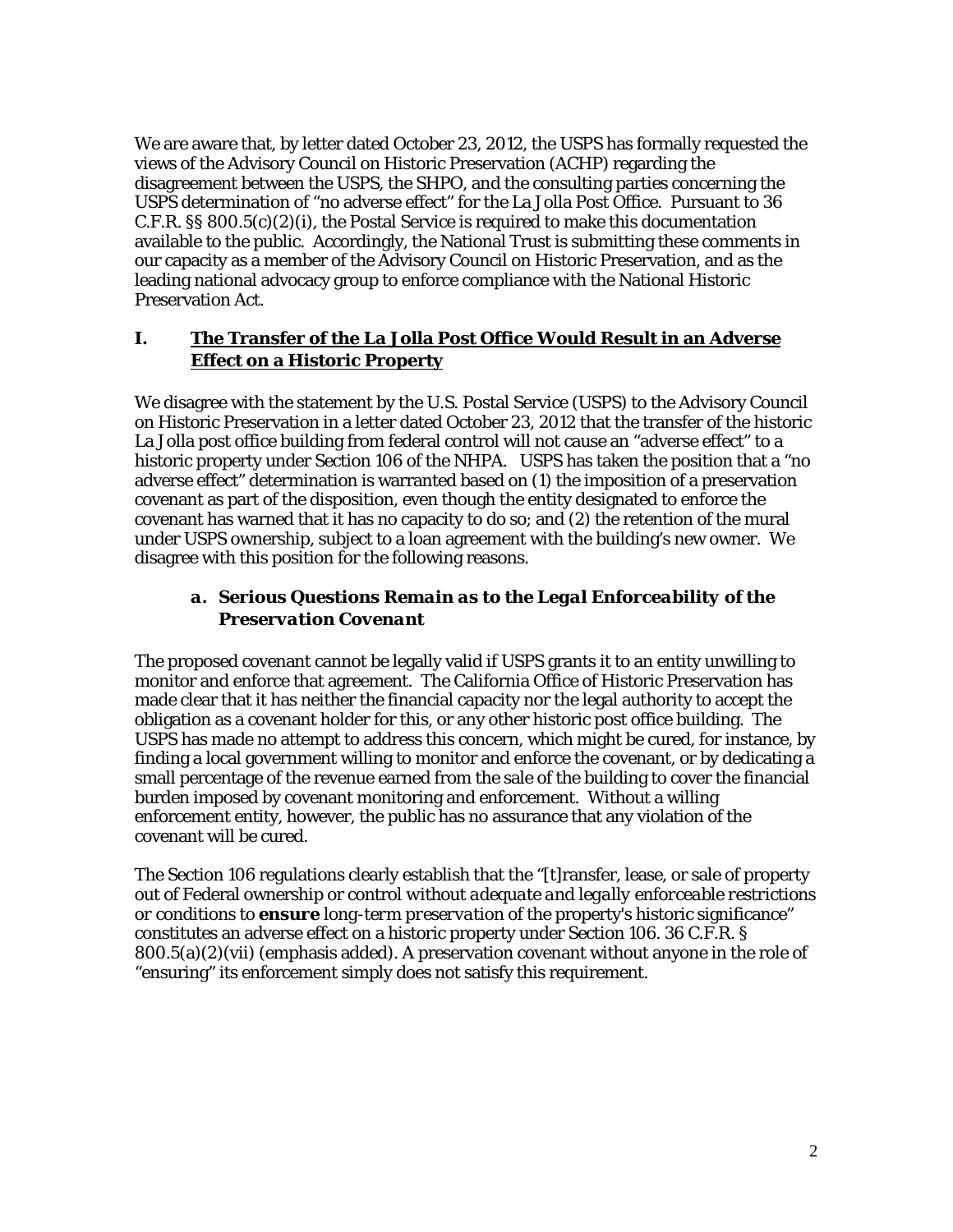### *b. USPS Has Provided the Public No Guarantees as to the Extent of Public Access to the Historic Mural*

While the La Jolla Post Office mural will technically remain in public ownership, the USPS has made no commitment about the extent to which the public will actually be able to view this remarkable work of public art. The original design of the La Jolla Post Office building was to host the public as a recognized center of community life. A central feature of the building's historic character, therefore, is the public purpose it was intended to serve. Its interior lobby was always intended to be a public space and its artwork, unique to the history of La Jolla, is a defining feature. To curtail public enjoyment of the artwork would profoundly affect the feeling of the site, an impact clearly recognized by the Section 106 regulations in defining "adverse effect." The Section 106 regulations make clear that

An adverse effect is found when an undertaking may alter, directly or indirectly, any of the characteristics of a historic property that qualify the property for inclusion in the National Register in a manner that would diminish the integrity of the property's, design, setting, materials, workmanship, *feeling,* or association.

#### 36 C.F.R. § 800.5(a)(1) (emphasis added)

Rather than admit that the removal of postal services from the building would impact the feeling of the site, the USPS seeks to cut off that discussion completely by simply declaring that no adverse impact would result. The USPS would maintain ownership of the mural, but decide on the extent of public access in private discussions with a new owner. In our view, the USPS's position on this issue is a blatant disregard for the regulations it is charged with observing.

### *c. The Relocation of the Post Office Function has a Potential Adverse Effect on the Historic La Jolla Post Office Building, and Requires Prior Compliance with Section 106.*

The USPS refuses to comply with Section 106 prior to making decisions to move the post office function out of a historic post office building, apparently based on the false assumption that this federal action has no potential to affect historic properties. This assumption is inconsistent with the Section 106 regulations, which clearly state that a "[c]hange of the character of the property's *use* . . . that contribute[s] to its historic significance" is an adverse effect. *Id*. § 800.5(a)(2)(iv) (emphasis added).

When a historic building was designed specifically for use as a post office, and says "POST OFFICE" on the front, and has been used as a post office since its construction, as is the case in La Jolla, the "[c]hange of the character of the property's use" that is the direct result of the relocation decision by the USPS clearly has the potential to adversely affect the historic property, and requires compliance with Section 106, "*prior to*" the agency's decision to remove that historic use from the building. 16 U.S.C. § 470f.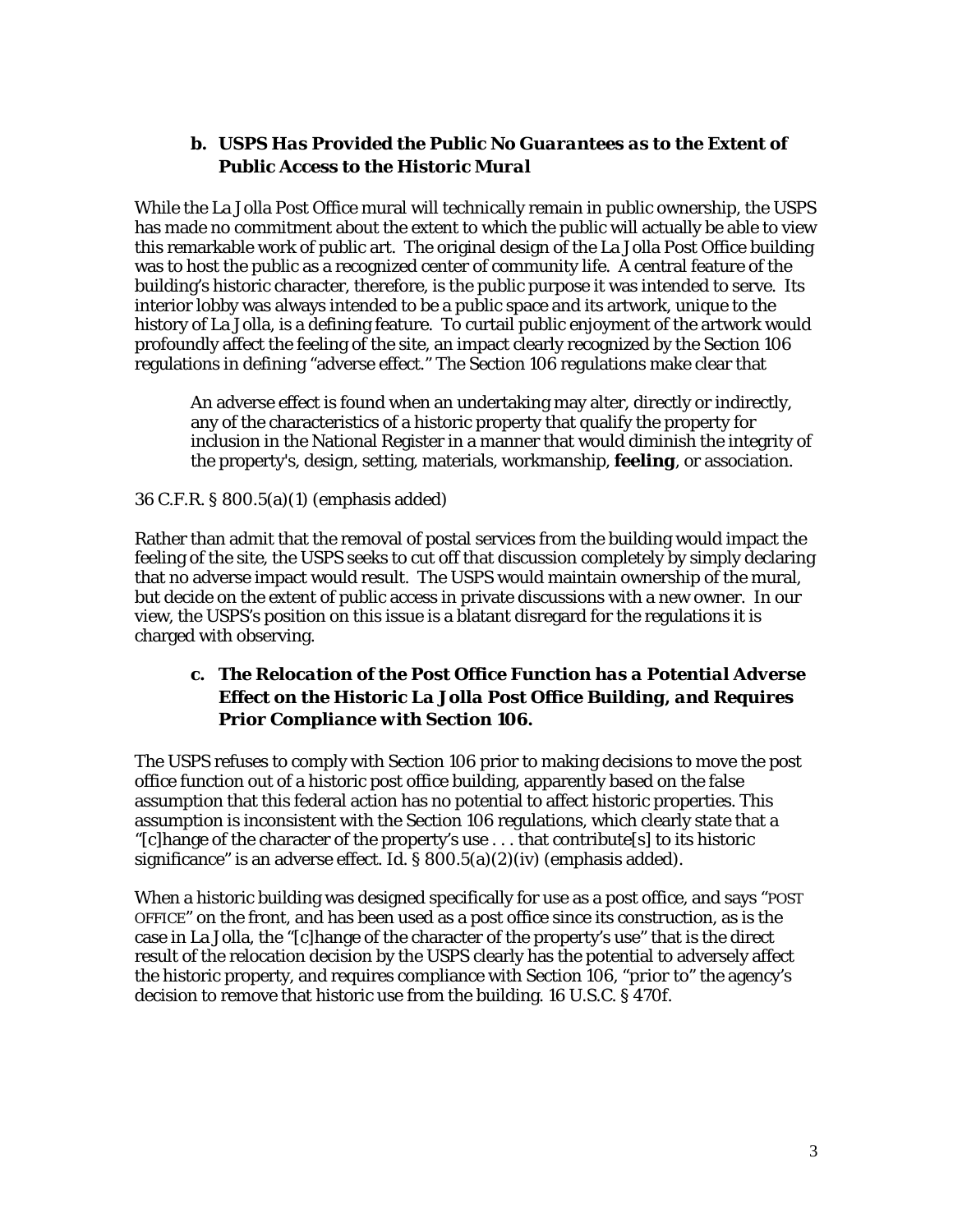## **II. The USPS Has Failed to Comply with NHPA Because it Has Unlawfully Restricted the Consideration of Alternatives to Avoid, Minimize, and Mitigate Harm to the La Jolla Post Office.**

The Section 106 regulations also state that "[t]he agency official shall ensure that the section 106 process is initiated early in the undertaking's planning so that a broad range of alternatives may be considered during the planning process for the undertaking." 36 C.F.R. § 800.1(c). To our knowledge, the USPS has not explored any alternatives to relocation of the La Jolla Post Office. Rather, it has simply declared that sale is the only option, against considerable objection from community leaders.

# **III. Other Federal Laws Discourage Federal Agencies from Moving Operations out of Historic Buildings**

On a national level, we are concerned that the USPS has been deciding to transfer its operations out of historic buildings at a rate disproportionate to non-historic buildings. This is a critical concern as it is far preferable to have buildings that were historically designed for public use remain publically accessible. The disproportionate focus on abandoning and disposing of historic buildings is contrary to the policy reflected in two key Executive Orders, which the USPS has committed to comply with in Board Resolution  $82 - 7:$ 

**Executive Order 12072** states that "Federal space shall conserve existing urban resources." Section 1-101. Further, it indicates that "[p]rocedures for meeting space needs in urban areas shall give serious consideration to the impact a site selection will have on improving the social, economic, environmental, and cultural conditions of the communities in the urban area." Section 1.102. In conducting processes to meet federal space needs "[a]gencies must consider the "utilization of human, natural, cultural, and community resources." Section  $1-104(c)$ . The agency is required to consider "[u]tilization of buildings of historic, architectural, or cultural significance" and "[o]pportunities for locating cultural, educational, recreational, or commercial activities within the proposed facility." Section 1-105(b),(e).

**Executive Order 13006**, issued in 1996, directs federal agencies not only to locate their operations in established downtowns, but to give first consideration to locating in historic properties within historic districts (*See* 61 Fed. Reg. 26,071 (1996).) The order requires the federal government to "utilize and maintain, wherever operationally appropriate and economically prudent, historic properties and districts, especially those located in central business areas." It also directs federal agencies to give "first consideration" to historic buildings when "operationally appropriate and economically prudent." The order was codified into law as an amendment to the NHPA on May 26, 2000. *See* Pub. Law No. 106- 208 (Section 4) (amending 16 U.S.C. § 470h-2(a)(1)).

## **Section 111 of the NHPA**

Prior to making a formal decision on the sale of the historic La Jolla Post Office, the USPS must take seriously its legal obligations to consider options to lease the facility rather than sell it outright. Section 111 of the National Historic Preservation Act requires that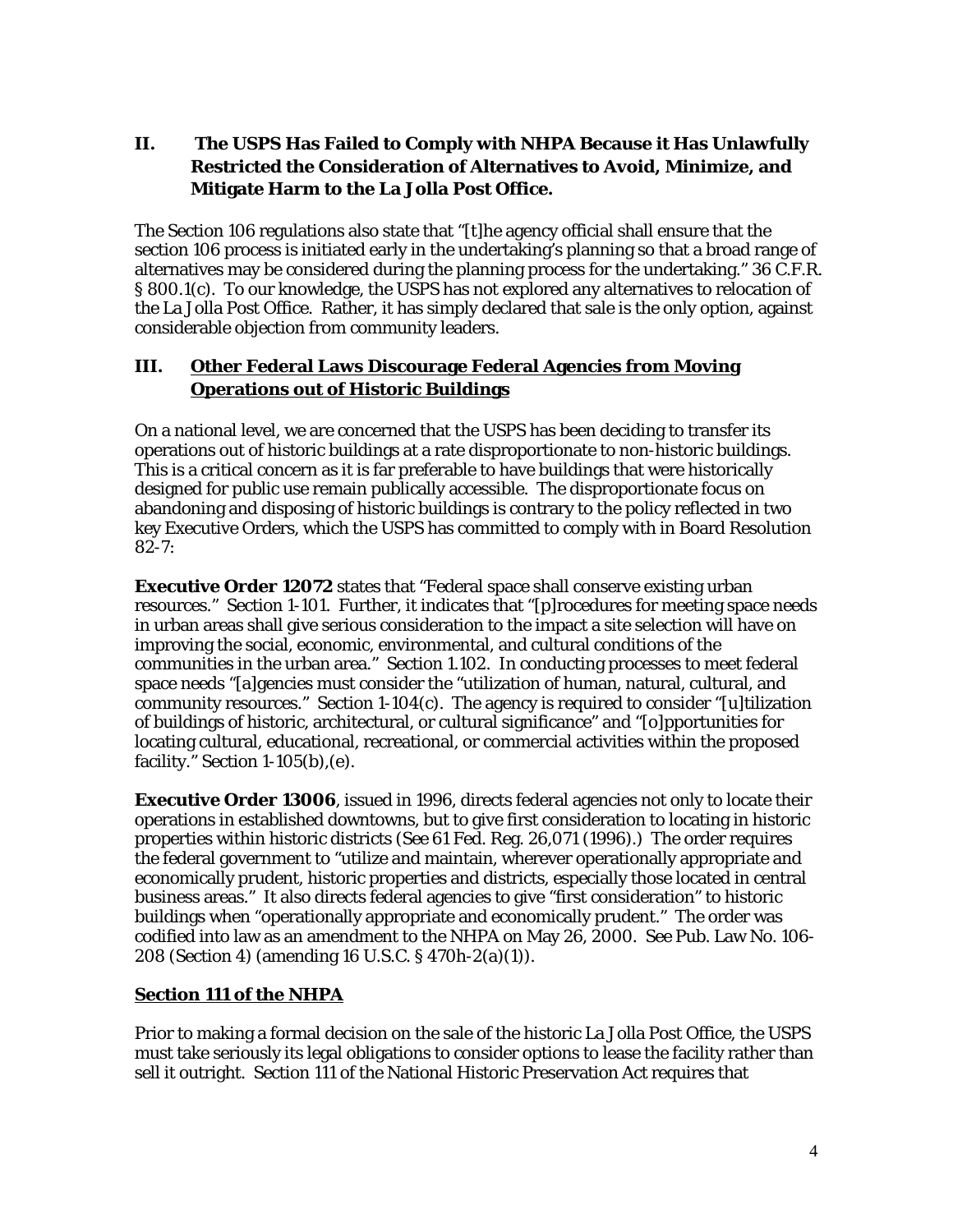any Federal agency … shall, to the extent practicable, establish and implement alternatives for historic properties, including adaptive use, that are not needed for current or projected agency purposes, and may lease an historic property owned by the agency to any person or organization…

16 U.S.C. § 470h-3(a).

Recently a federal district court in Washington State found that the Federal Reserve Bank of San Francisco failed to comply with Section 111 of the NHPA by authorizing the sale of a historic federal building without considering adaptive use, lease, or exchange. The court stated that "[t]he congressional directive to at least consider, if not implement, adaptive use or lease strategies to protect historic properties is clear … and the failure to do so would constitute a violation of NHPA." *Comm. for Preservation of the Seattle Fed. Reserve Bank Bldg. v. Fed. Reserve Bank of San Francisco*, 2010 U.S. Dist. LEXIS 26084 at 19 (W.D. Wash. Mar. 19, 2010). The USPS must consider its obligation under this law prior to proceeding down a path that would commit it to transferring a historic property out of federal control.

#### **Conclusion**

It is critical that the USPS follow a proper process to ensure that the public's voice is heard prior to disposing of its unique historic assets, which serve have served for generations as great repositories of our Nation's arts and culture. We ask that the USPS reconsider and reverse its "no adverse effect" determination for the La Jolla Post Office and follow a process consistent with the spirit and intent of the National Historic Preservation Act to ensure that many of the nation's architectural gems and public works projects owned or leased by USPS are protected for future generations.

Thank you for the opportunity to comment on this issue. We request that these comments be considered part of the record both for the USPS' internal regulatory process as well as Section 106 of the NHPA. In addition, please include the following email addresses on your distribution list for further notices related to this La Jolla Post Office relocation: bturner@savingplaces.org; emerritt@savingplaces.org.

Sincerely,

Riay R. The

Brian R. Turner Senior Field Officer/Attorney

Elizabeth Menit

Elizabeth S. Merritt Deputy General Counsel